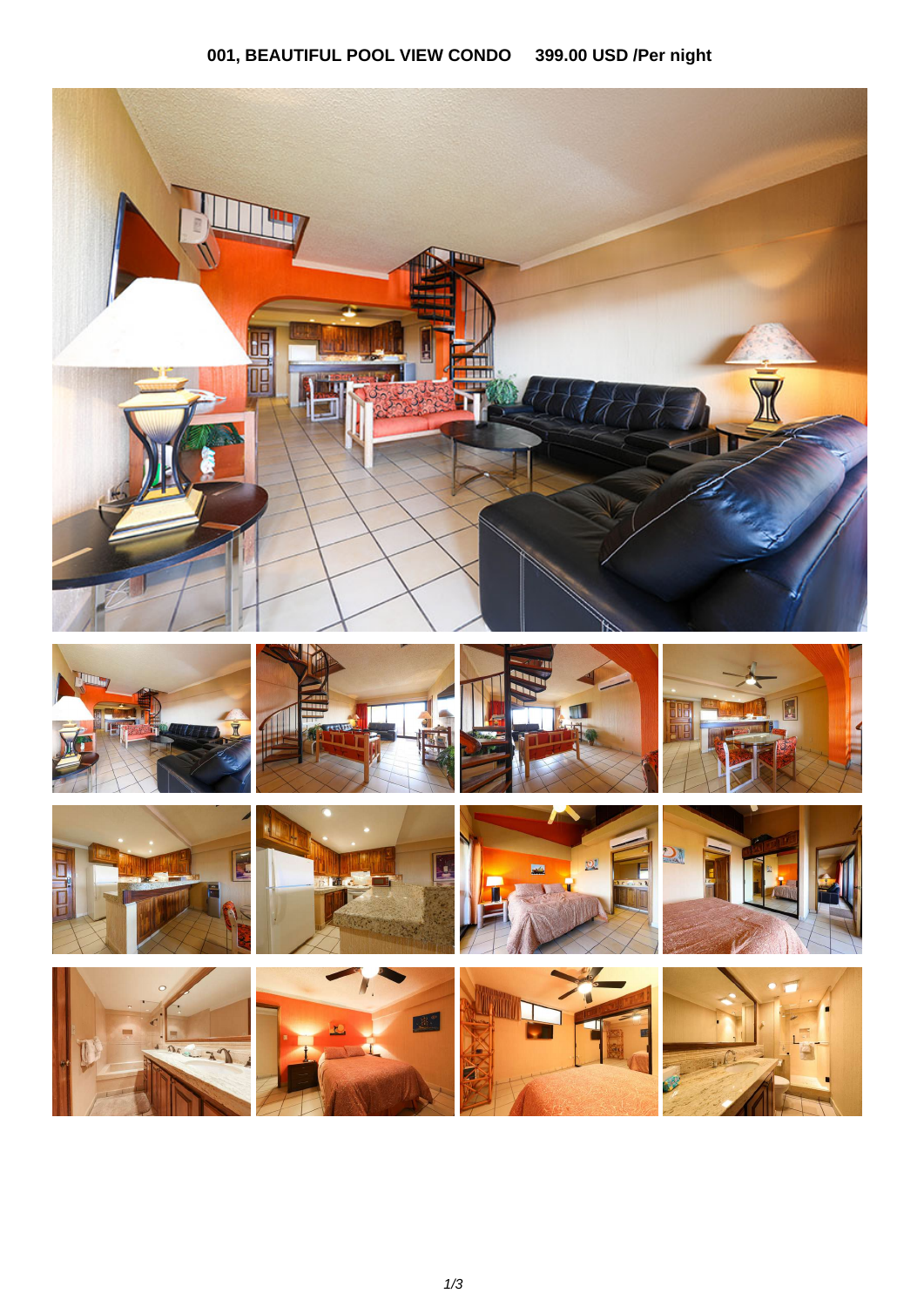

Type : For rent

Category : Marina Sol Condos, 4 Bedroom

## **PROPERTY INFORMATION:**

 Nightly Rate (2 Night Minimum): \$399.00Monthly Rate: \$4499.00Prices do not include taxes & fees To view availability calendar scroll to bottom of page 1 Free cleaning per week with monthly rentals(Laundry not included) Enjoy your vacation in this beautiful condominium! This beautiful 4 bedroom Penthouse condo sleeps 10, having a King bed in the master bedroom, a Queen bed in the second bedroom, a King bed in the third bedroom, 2 Twin beds in the fourth bedroom and  $\hat{A}$  2 Twin beds in the loft. Open up the Sliding Glass doors in the living room and master bedroom and walk onto the patio to see an amazing view, not only of the beautiful Pool and Courtyard, but also of Cabo San Lucas. The fully fitted kitchen will take care of all your cooking needs, or if you wish Bar-B-Que on the large gas grill. This Penthouse is ideal for large families or groups. Dedicated Internet and free local and International phone calling will keep you in touch with the rest of the world! Amenities: Microwave, Drip Coffee Maker, Blender, Toaster, Stove - Oven, Silverware – Utensils, Bed Linens provided, Bath Towels Provided, Hand Towels Provided, Blankets Provided, Pillows

| <b>BASE INFORMATION:</b> |  |
|--------------------------|--|
| Rooms                    |  |
| <b>Bed</b>               |  |

Bath : 3

## **CONVENIENCE:**

**General Amenities:**